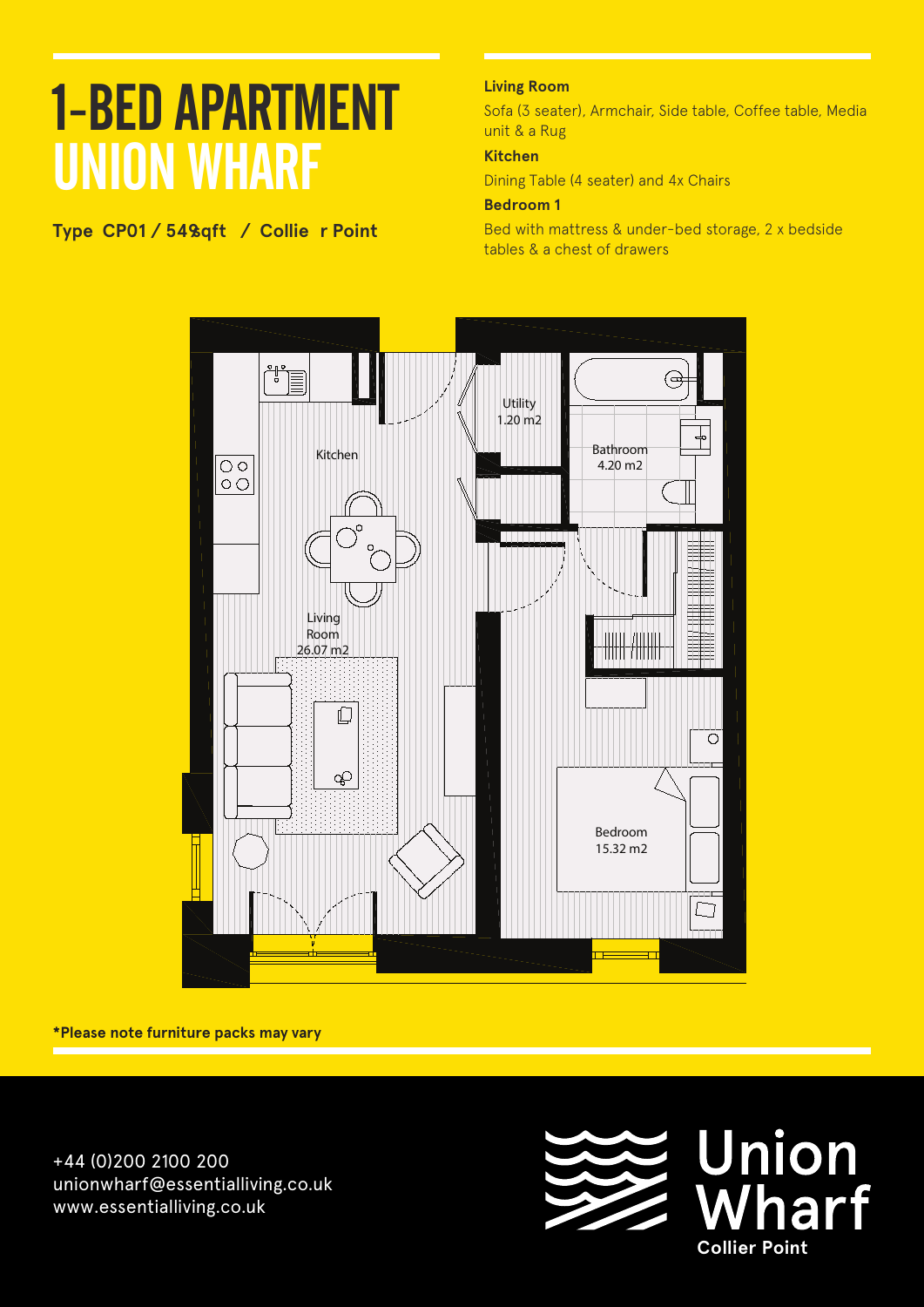**Type CP01\_B / 549 sqft / Collier Point Apartment A 106**

#### **Living Room**

Sofa (3 seater), Armchair, Side table, Coffee table, Media unit & a Rug

#### **Kitchen**

Dining Table (4 seater) and 4x Chairs

#### **Bedroom 1**

Bed with mattress & under-bed storage, 2 x bedside tables & a chest of drawers



**\*Please note furniture packs may vary**

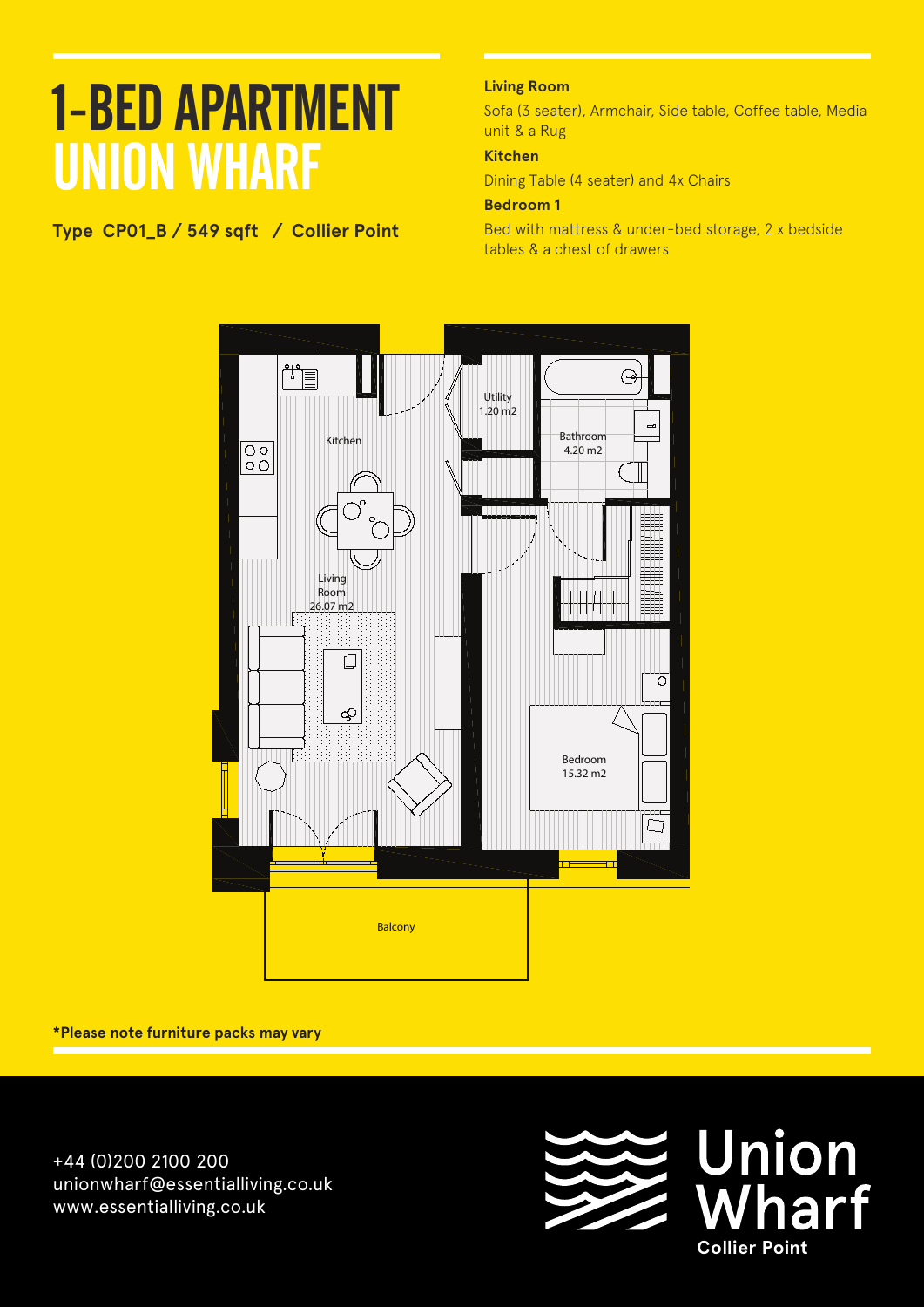**Type CP03 / 592 sqft / Collier Point Apartment A 108**

#### **Living Room**

Sofa (3 seater), Armchair, Side table, Coffee table, Media unit & a Rug

#### **Kitchen**

Dining Table (4 seater) and 4x Chairs

#### **Bedroom 1**

Bed with mattress & under-bed storage & 2 x bedside tables



**\*Please note furniture packs may vary**

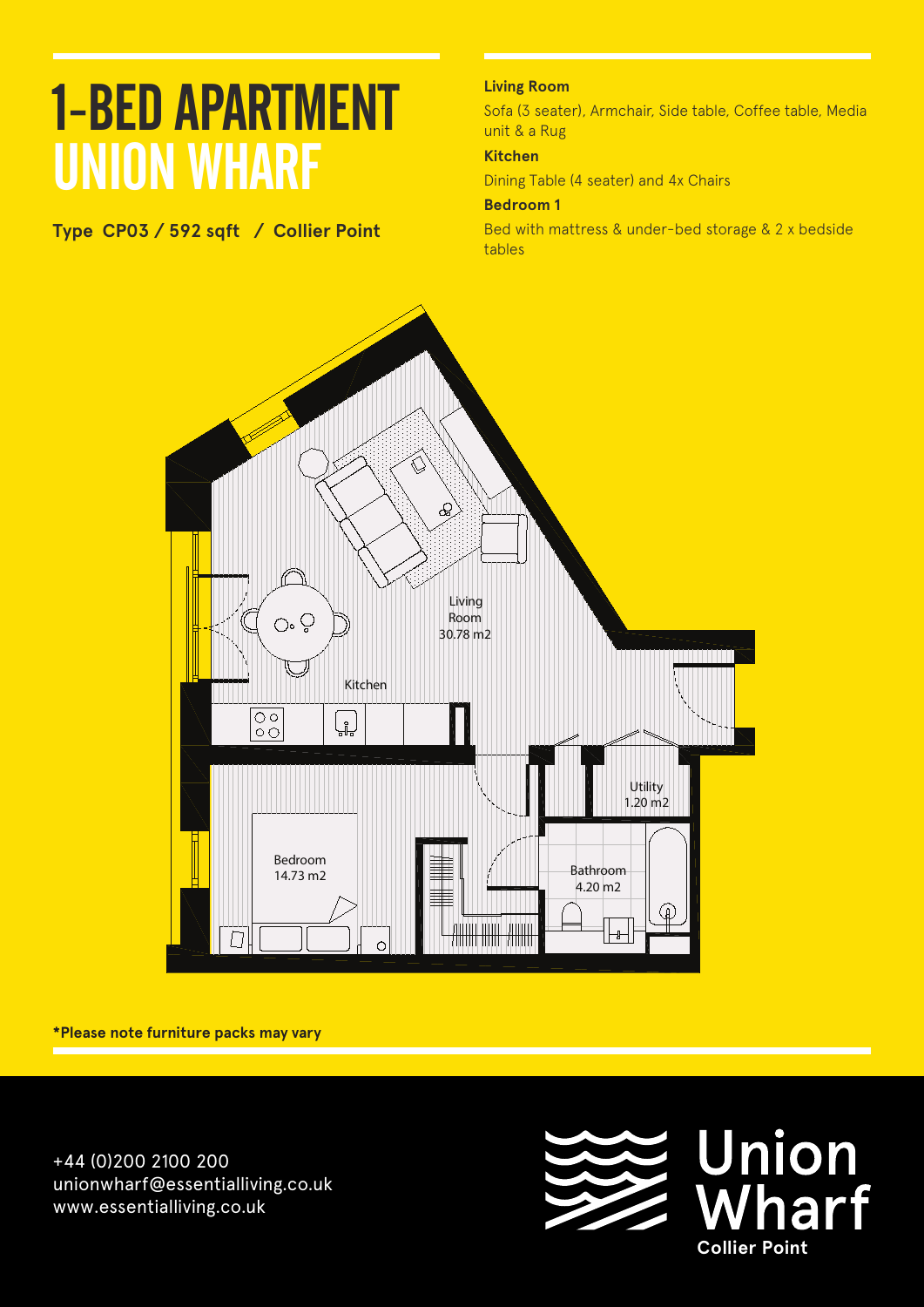### 1-BED APARTMENT UNION WHARF **Apartment A 108 Floors: Level A1**

#### **Type CP03\_B / 592 sqft / Collier Point**

#### **Living Room**

Sofa (3 seater), Armchair, Side table, Coffee table, Media unit & a Rug

#### **Kitchen**

Dining Table (4 seater) and 4x Chairs

#### **Bedroom 1**

Bed with mattresss & under-bed storage & 2 x bedside tables



**\*Please note furniture packs may vary**

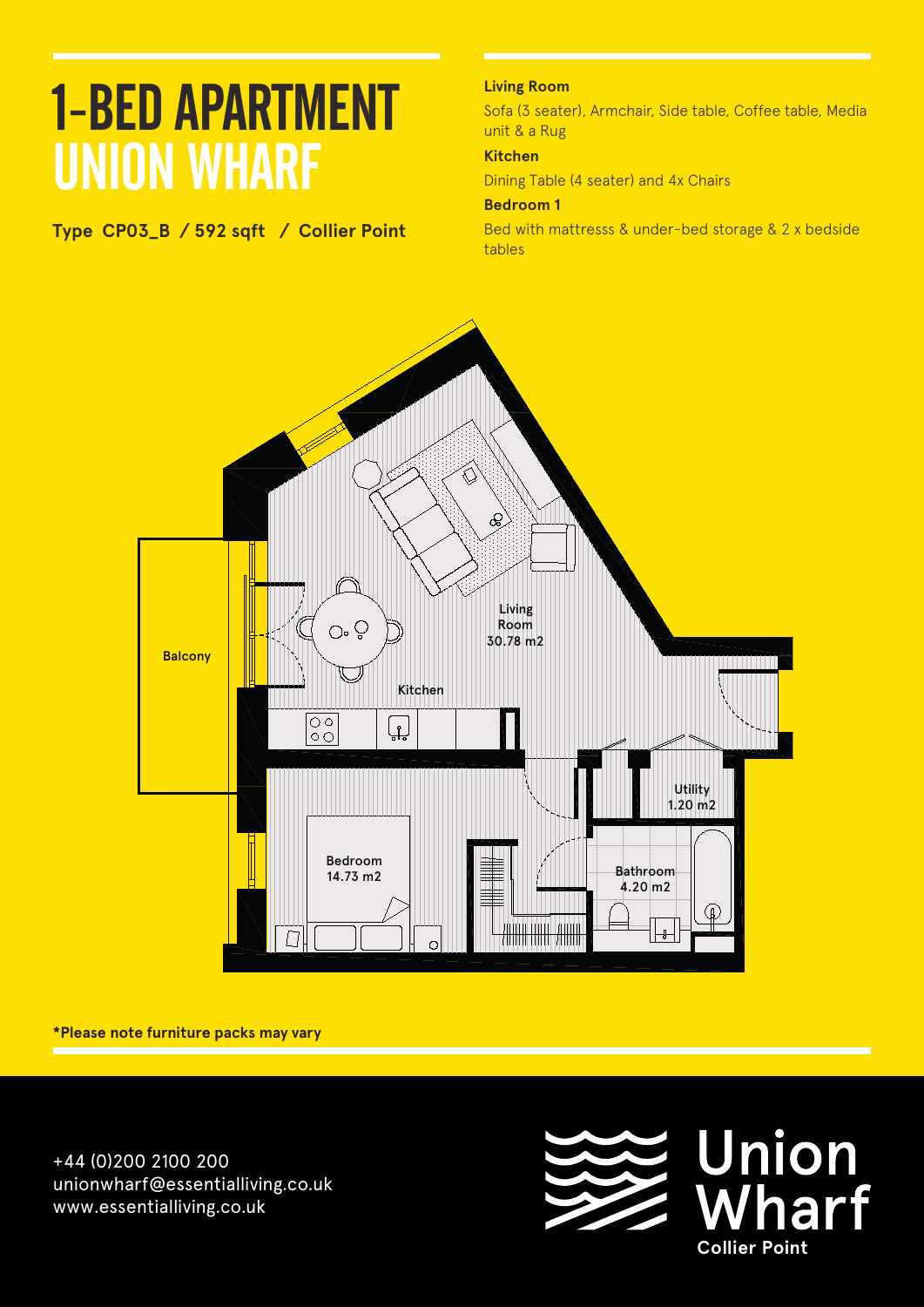**Type CP04 / 555 sqft / Collier Point Floors: Level A1**

#### **Living Room**

Sofa (3 seater), Armchair, Side table, Coffee table, Media unit & a Rug

#### **Kitchen**

Dining Table (4 seater) and 4x Chairs

#### **Bedroom 1**

Bed with mattress & under-bed storage & 2 x bedside tables



**\*Please note furniture packs may vary**

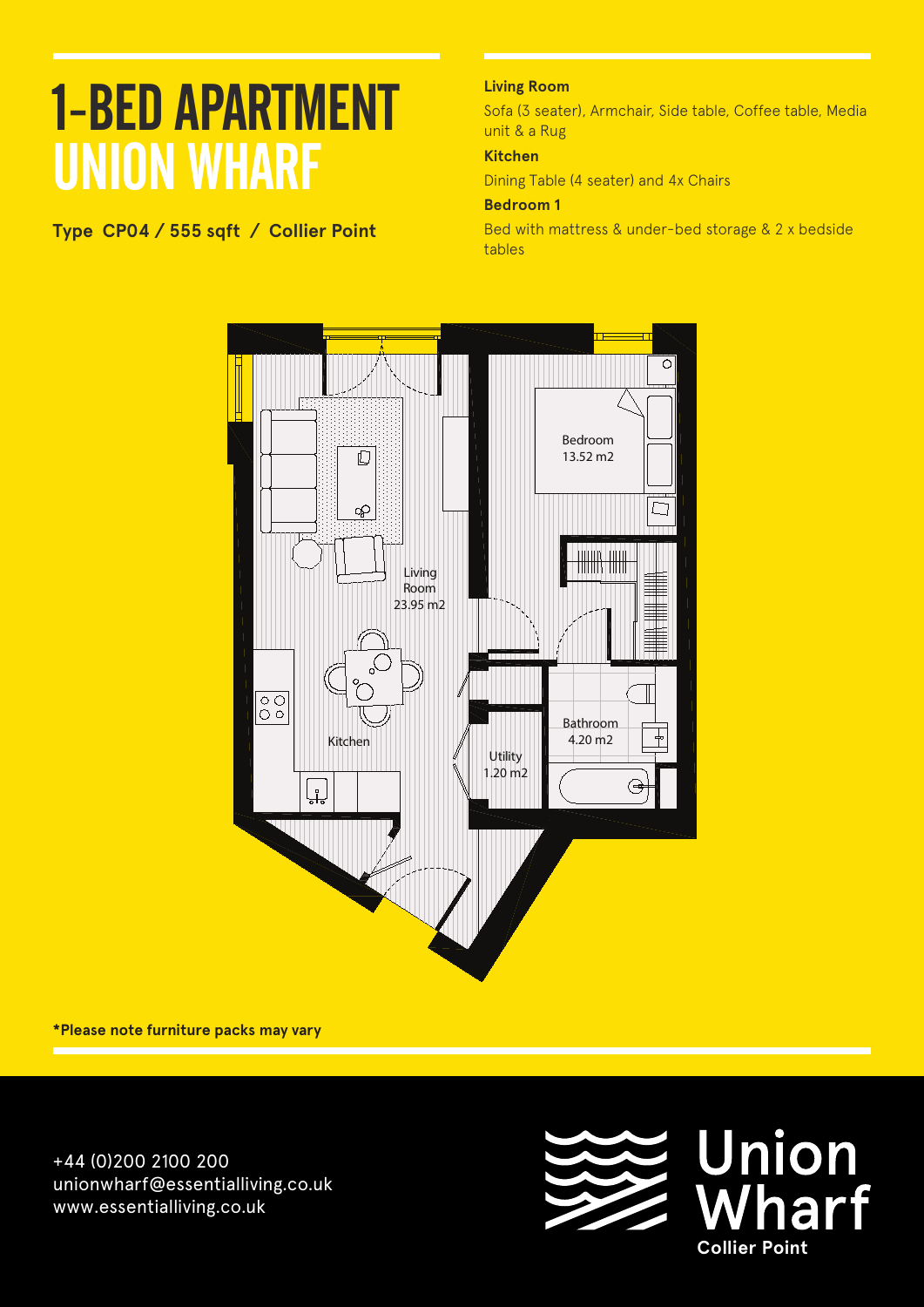### 1-BED APARTMENT UNION WHARF **Apartment A 101**

#### **Type CP05 / 555 sqft / Collier Point**

**Living Room**

Sofa (3 seater), Armchair, Side table, Coffee table, Media unit & a Rug

#### **Kitchen**

Dining Table (4 seater) and 4x Chairs

#### **Bedroom 1**

Bed with mattress& under-bed storage & 2 x bedside tables



**\*Please note furniture packs may vary**

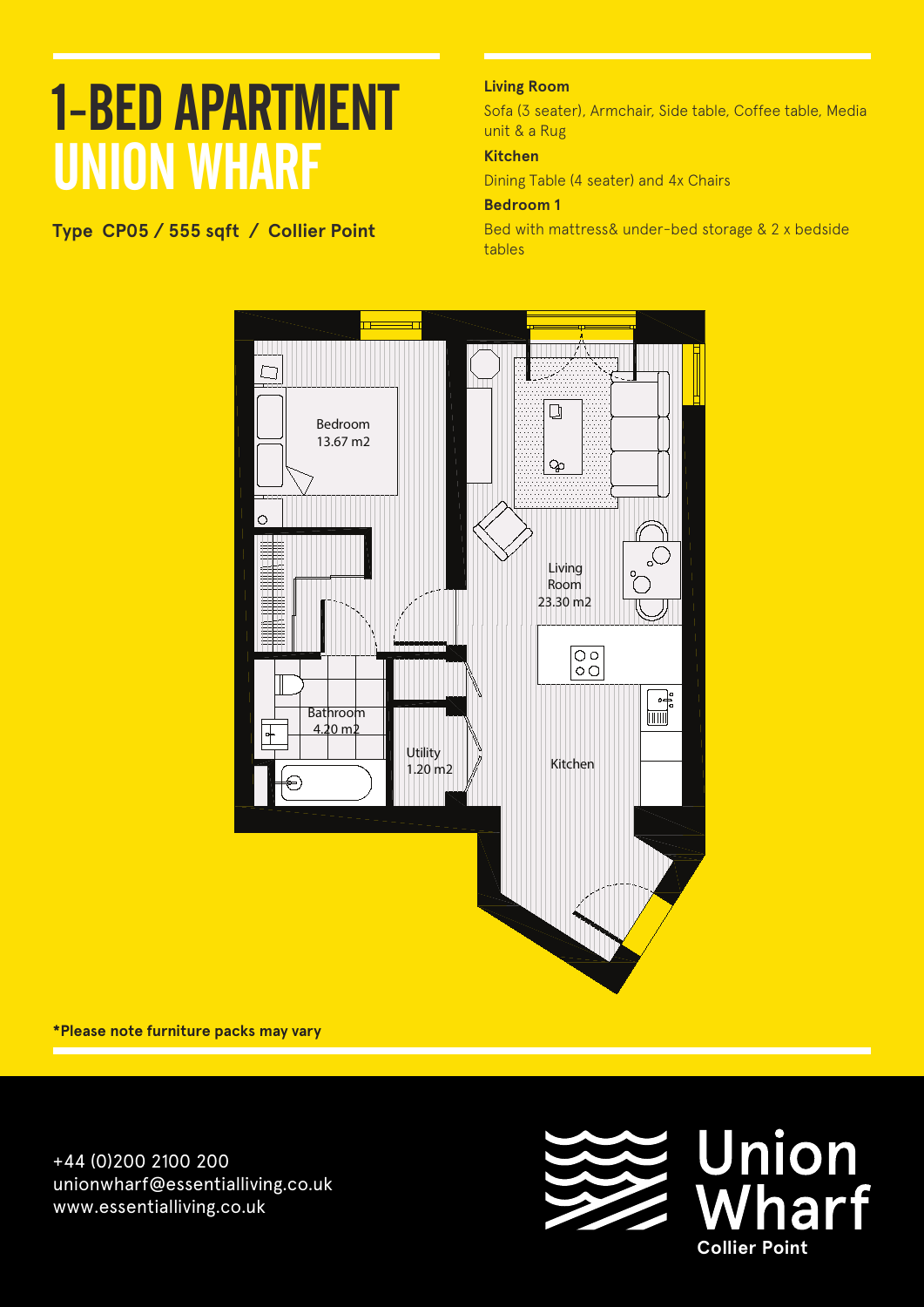**Type CP08 / 554 sqft / Collier Point**

#### **Living Room**

Sofa (3 seater), Armchair, Side table, Coffee table, Media unit & a Rug

#### **Kitchen**

Dining Table (4 seater) and 4x Chairs

#### **Bedroom 1**

Bed with mattress & under-bed storage & 2 x bedside tables



**\*Please note furniture packs may vary**